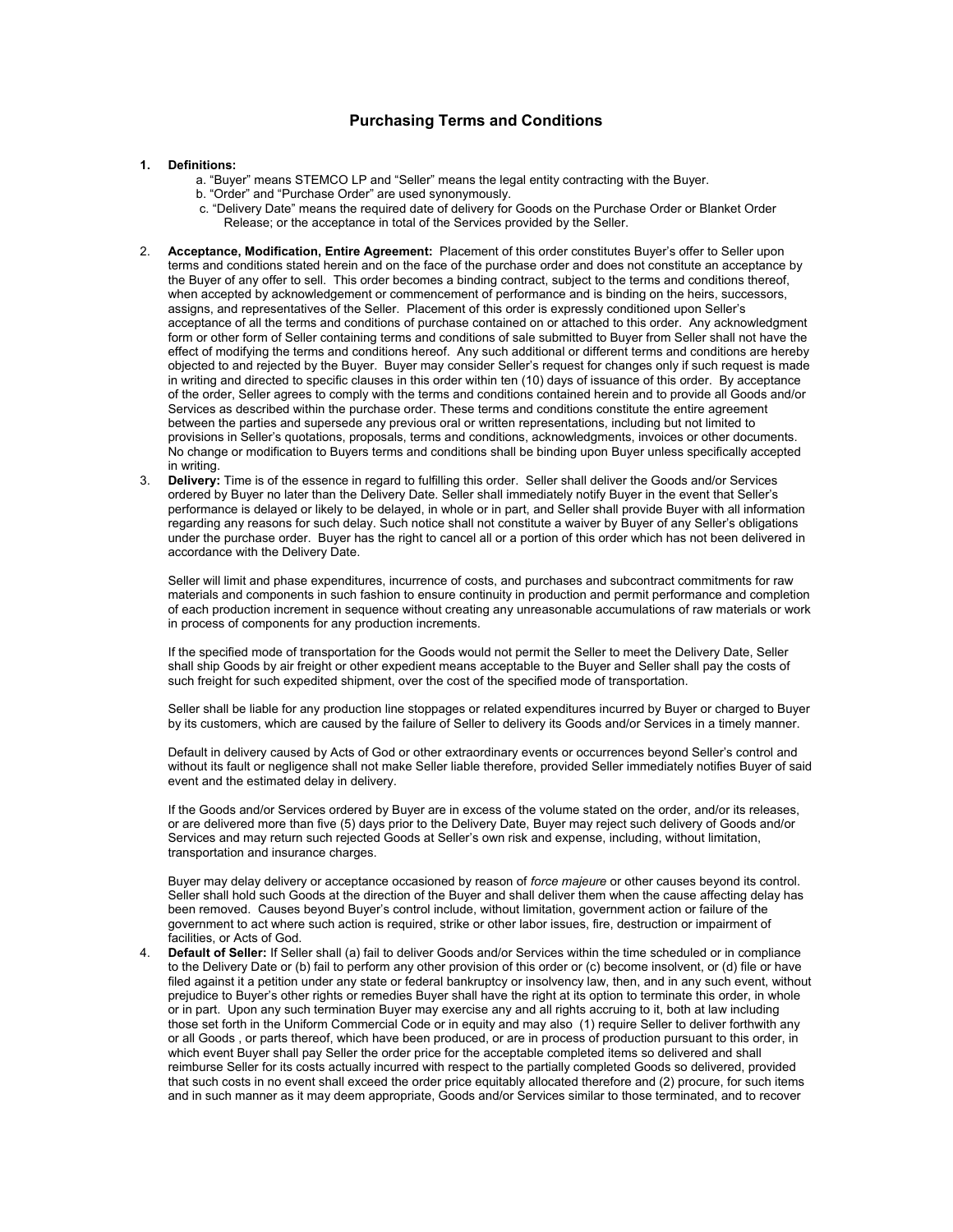from Seller the excess cost incurred by Buyer in procuring such similar Goods and/or Services. Seller's obligations under the Warranty, Patent and Confidentiality provisions of this order shall survive such termination.

5. **Price:** This is a firm price order.Seller represents and warrants to Buyer that the price for Goods and/or Services provided under the purchase order are the lowest prices, whether or not published, for which the Seller has sold or is selling such Goods and/or Services, taking into account any differences in quantities and/or delivery schedule. Buyer shall be entitled to receive from Seller a price reduction if Seller offers substantially similar Goods or Services to others at a lower price (taking into account differences in quantities and delivery schedule) at any time during the period beginning on the date of the order and ending ninety (90) days after the final payment due date for such Goods or Services. Buyer may take volume discounts retroactively.

All payments due under the purchase order to Seller shall be paid in United States dollars not later than forty-five (45) days from the date of invoice from the Seller. Partial payments may be made at Buyer's option. Buyer may setoff any amount owed by Buyer to Seller against any amount owed Buyer from Seller. Seller's acceptance of payment constitutes an unconditional waiver and release of any statutory lien, mechanic's lien, stop notice, bond right, and claim for payment. Seller warrants, represents and covenants that when final payment is accepted from Buyer, title to all work, materials, and/or equipment shall pass to Buyer free and clear of all liens, claims, security interests or any other encumbrances; and all applicable taxes have been fully paid; and all laborers, mechanics, and subcontractors have been paid or will be paid in full from the final payment.

Seller shall pay, without charge to Buyer, any federal, state or local tax or other government charge or assessment relating to the production, sale or shipment of any Goods or provision of Services under the purchase order unless otherwise expressly agreed to in writing by the Buyer.

Seller shall make spare parts for Goods purchased pursuant to the order available to the Buyer at Seller's current price, less all applicable discounts.

All costs associated with custom product tooling shall be paid by Seller, unless otherwise expressly agreed to in writing by Buyer.

Seller shall bear responsibility for all errors contained in any invoice, acceptance, acknowledgement or confirmation it provides to the Buyer.

- 6. **Changes:** Buyer may make changes in the drawings and specifications on any item at any time. If such changes result in delay or additional expense to Seller, an equitable adjustment of price and delivery schedule will be made.
- 7. **Specifications:** If drawings, blueprints, or specifications are furnished by the Buyer, the purchase order shall be based upon such drawings, blueprints, or such specifications, and approval of samples by Buyer shall not relieve the Seller from strict and full compliance with such blueprints or specifications. Goods and/or Services not conforming to such blueprints or specifications may be rejected.
- **8. Inspection / Acceptance:** Seller agrees to permit Buyer's inspectors to have access to Seller's plant at all reasonable times for the purpose of inspecting the items as set forth in this order and work in process for production of such items. All items are subject to final inspection and approval at Buyer's facilities or other place designated by Buyer. Such inspection shall be made within a reasonable time after delivery irrespective of the date of payment. The date of payment and the payment for any item purchased hereunder shall not constitute approval or acceptance of such material by Buyer and Buyer's right of inspection shall survive payment. Any inspection records relating to the Goods and/or Services on the order shall be available to Buyer for a minimum of one (1) year after delivery to Buyer. No inspection (including source inspection) test, approval (including design approval) or acceptance of Materials shall relieve the Vendor from its obligations hereunder or be deemed acceptance of the Materials.

Buyer may (1) assess Seller a fee associated with the delivery of defective Goods (2) assess the Seller for all incurred costs and may (3) return rejected items at Seller's expense and Seller shall bear all costs of return and risk of loss as to rejected items. Seller shall, at Buyer's election, replace any rejected items returned to Seller hereunder, refund the full purchase price thereof and bear the costs associated with any air freight or expedited delivery to the Buyer of conforming product to remedy any defects of nonconformity to specifications, drawings, or provided samples**.** 

- 9. **Packaging and Shipping:** All items shall be prepared and packed for shipment in a manner that will prevent damage in transit. Buyer is not liable for extra charges for packing, cartage or any other expense related thereto unless stated in this order. Seller shall provide Buyer's part number, order number, line number and release number on all invoices, packing slips, container labels and any other shipping documentation.
- 10. **Warranty:** Seller warrants that all goods and/or services provided by it (i) shall be of good quality and workmanship and free of defects, latent or patent; (ii) shall conform to all specifications, drawings or descriptions which are supplied by Buyer; (iii) shall be merchantable and suitable and sufficient for their intended purpose; and (iv) shall be free from any claim of any third party., including without limitation any claims of infringement. Seller may not negate, exclude, limit or modify any warranty otherwise available to Buyer. Any attempt by Seller to do so is ineffective and shall not in any way bind Buyer. Buyer's inspection or acceptance of any goods or services, or Buyer's payment for goods or services shall not constitute a waiver by it of any warranty. None of the remedies available to Buyer for breach of any of the forgoing warranties may be limited except to the extent and in the manner agreed upon by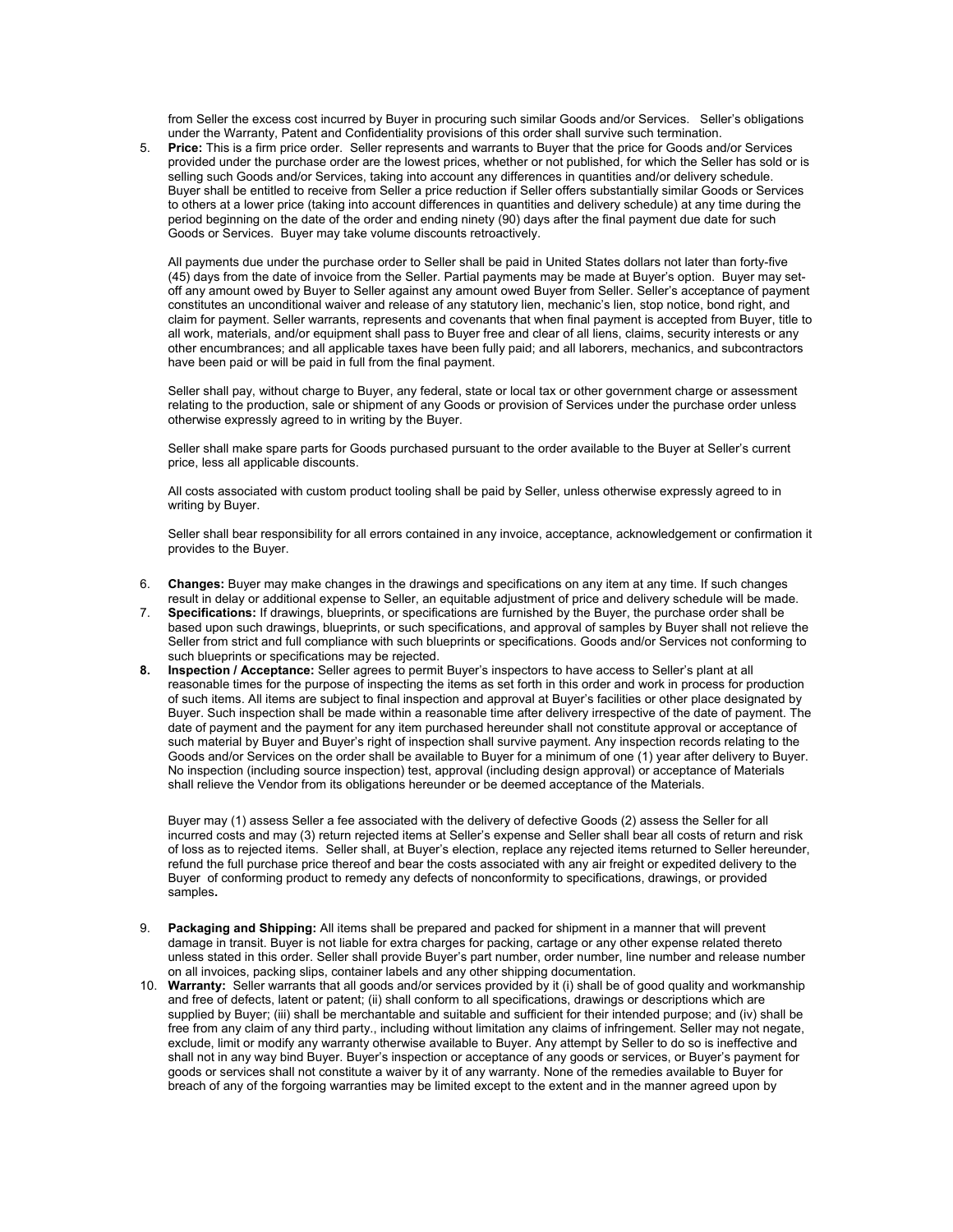Buyer in a separate written agreement specifically designating such limitation and signed by an authorized representative of Buyer.

- 11. **Cancellation, Termination for Convenience:** Buyer reserves the right to cancel this purchase order, or any part thereof, at any time, even though Seller is not in default hereunder, by giving written notice to the Seller in the event of such cancellation. Buyer shall pay for all goods and services delivered and completed and an equitable settlement shall be arrived at for the costs incurred by Seller for goods and materials in process not to exceed thirty (30) days average procurement by the Buyer over the previous ninety (90) days prior to notification. Where cancellation is by reason of termination of a contract of the United States Government under which this purchase order has been placed, Buyer will pay the Seller at such time as Buyer is paid by the United States Government. Upon receipt of any notice of cancellation hereunder, Seller, unless otherwise directed, will immediately discontinue all work in process and immediately cancel all orders or subcontracts given or made pursuant to this purchase order. Exercise by Buyer of the rights of cancellation reserved in this paragraph shall give rise to no liability on the part of the Buyer except as specified in this paragraph and shall not have the effect of waiving damages the Buyer might otherwise be entitled to.
- 12. **Patent, Trademark, Copyright Indemnity:** Seller agrees to indemnify Buyer and its successors, assigns and customers and hold them harmless from and against all claims, liability, loss, damage or expense, including attorney's fees and expenses, arising from or by reason of any suit, claim or demand relating to trademark, patent or copyright infringement or litigation based hereon with respect to the Goods and/or Services, or any part thereof, covered by this order and such obligations shall survive acceptance of the Goods and/or Services and payment thereof by the Buyer. Seller agrees that it will assume the defense of the Buyer and/or its successors, assigns and customers and users of its products against any such aforementioned suit, claim, or demand, pendency of any such suit, claim or demand; provided that it is given reasonable notice of the pendency of any such suit, claim, or demand.
- 13. **Indemnity:** Seller will indemnify, defend and hold harmless Buyer, its affiliates, successors and assigns, and its and their respective officers, directors, employees, independent contractors, agents, successors and assigns (collectively, the "Indemnified Parties"), from and against any and all liabilities, losses, costs, expenses, claims and proceedings which any of the Indemnified Parties may suffer or for which any of the Indemnified Parties may become liable and which arise out of any of the following; Seller's breach of any provision herein or any other agreement between Buyer and Seller; the manufacture or delivery of Goods or any defect in the Goods an/or Services, workmanship or otherwise; any act or omission of the Seller; any actual or alleged infringements of any intellectual property right of any other party, resulting from any sale, use or manufacture of any Goods delivered hereunder; Seller's failure to comply with any federal, state, county or local laws, ordinance, regulations and codes; and any and all actions, suits, proceedings, demands, assessments, judgments, costs and expenses, including reasonable attorneys' and consultants' fees incident to any of the foregoing. If there is a claim against Buyer arising out of the foregoing, Seller will have the right, at its option and expense, to defend any such proceeding, claim or demand. If Seller defends such claim, Buyer shall still have the right, at its cost and expense, to participate in the defense with counsel of its own choosing. Buyer may retain counsel and conduct the defense of the proceeding, claim or demand in question as it may deem proper in its sole discretion, at the sole cost and expense of Seller. Seller may not settle any such proceeding, claim or demand without Buyer's consent, which shall not be unreasonably withheld.
- 14. **Subcontract, Assignment:** Seller shall not, without the prior written consent of Buyer, make any contract with any other legal entity for furnishing any of the completed or substantially completed Goods and/or Services covered by this order or assign this order or any right hereunder.
- 15. **Buyer's Property:** All tools, dies, jigs, patterns, equipment or material and other items purchased, furnished, charged to or paid for by Buyer and any replacement thereof, shall remain the property of Buyer. Such property shall be plainly marked to show it is the property of Buyer and shall be safely stored and maintained apart from other property held by Seller. Seller shall not substitute the property for Buyer's property and shall not use such property except in filling Buyer's orders. Seller shall hold such property at its own risk and upon Buyer's written request deliver the property to Buyer in the same condition as originally received by Seller, reasonable wear and tear excepted. Title to and right of possession to special tooling, dies, jigs, patterns and equipment, the cost of which is fully or substantially amortized in the price of the Goods purchased, shall remain with Seller but Seller shall, at no additional cost to Buyer, hold such special tooling for Buyer's exclusive use and Seller shall not dispose of such tooling without prior written approval of Buyer. Seller shall take all necessary measures to preserve Buyer's title to Buyer's property, free of all encumbrances. Buyer retains the right in addition to other rights provided by law, to enter Seller's premises and remove Buyer-owned property with or without a court order. Seller shall assume and shall indemnify Buyer against any and all liability for damages to property or injury to, or death of any persons which may arise from, may be incidental to the presence of, or may involve the use of Buyer-owned property whether such damage, injury or death is caused by defects in the property, negligence in the use thereof or otherwise.
- 16. **Drawings, Specifications and Technical Information:** The ideas, information and designs contained in or shown upon, and the drawings, specifications, photographs and other engineering and manufacturing information supplied by Buyer shall remain Buyer's property, shall be retained in confidence by Seller and not be disclosed to any other person or entity, and shall not be used nor incorporated into any product or item later manufactured or assembled by Seller for anyone other than Buyer. Any unpatented knowledge or information concerning Seller's processes, present or contemplated products or their uses, which Seller may disclosed to employees of Buyer in connection with the ordering, acquisition and use by Buyer of the goods or services covered by this order shall, unless otherwise specifically agreed in writing, be deemed to have been disclosed as part of the consideration for this order and Seller agrees not to assert any claim against Buyer by reason of any alleged use to which any such information or knowledge may be put by Buyer.
- 17. **Chemical Substances:** Not withstanding anything to the contrary hereafter represented by either party to the other, Seller warrants that each and every chemical substance sold or otherwise transferred by Seller to Buyer as of the time of such sale or transfer that is required or permitted to be reported for the inventory of chemical substances (409 CFR Part 710) has been reported to EPA either by Seller or by others for incorporation in the inventory of chemical